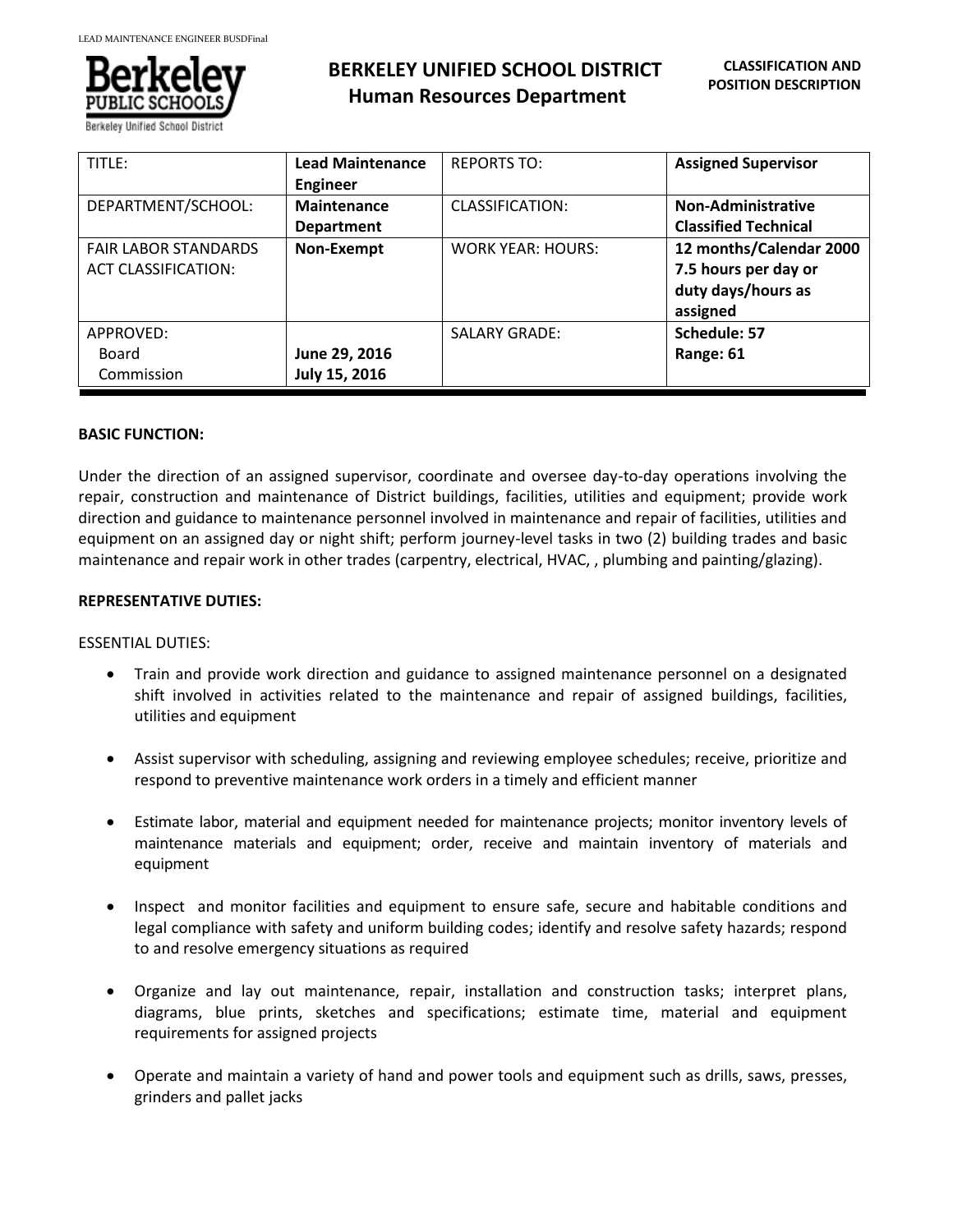- Monitor inventory levels of maintenance supplies and equipment; order, receive and maintain appropriate inventory levels of supplies and equipment
- Communicate with personnel and various outside agencies to exchange information, coordinate activities and resolve issues or concerns
- Maintain various records related to safety, expenses, work orders, project status and assigned activities
- Perform preventive maintenance on equipment and utilities including replacing and servicing parts and components
- Perform a variety of journey-level activities in the maintenance and repair of designated facilities, utilities and equipment including tasks in carpentry, electrical, HVAC plumbing and painting/glazing
- Maintain, troubleshoot, repair or fabricate articles and structures of wood or related materials such as doors, partitions, counters and furniture; repair and replace hardware; repair floors, walls, ceilings, roofs and windows; repair wall board, stucco and sheetrock as needed
- Maintain, troubleshoot and repair electrical fixtures, devices, equipment, fire alarm systems, public and other related electronic communication systems, and other installations; replace light fixtures, ballasts, switches, fuses, plugs, cabling and other electrical accessories; trace out wiring, perform diagnostic tests on system components and replace defective wires and parts; may train site staff on how to conduct fire drills and how to respond to system malfunctions and compliance with fire codes
- Maintain, troubleshoot and repair plumbing systems, faucets, drinking fountains, toilets, urinals, sinks, pipes, valves, pumps and other fittings and fixtures; inspect and repair leaks, obstructions and general system failures
- Maintain, troubleshoot and repair heating, ventilation and air conditioning systems and equipment; make routine adjustments and perform preventive maintenance; diagnose malfunctions and determine repair needs; maintain and replace filters as necessary
- Prepare surfaces for painting; apply paint or other protective or decorative material on a variety of surfaces; paint over graffiti as needed; operate a brush, roller or spray gun to apply a variety of surface coverings to various surfaces; clean brushes, tools and other equipment

OTHER DUTIES: Perform related duties as assigned

# **KNOWLEDGE AND ABILITIES:**

# KNOWLEDGE OF:

Methods, materials, tools, terminology and equipment used in the building maintenance trades including electrical, HVAC, carpentry, plumbing and painting

Proper methods of storing equipment, materials and supplies

Requirements of maintaining facilities, utilities and equipment in good repair

Operation of a wide variety of hand and power tools and equipment

Shop math applicable to the building trades, including estimating costs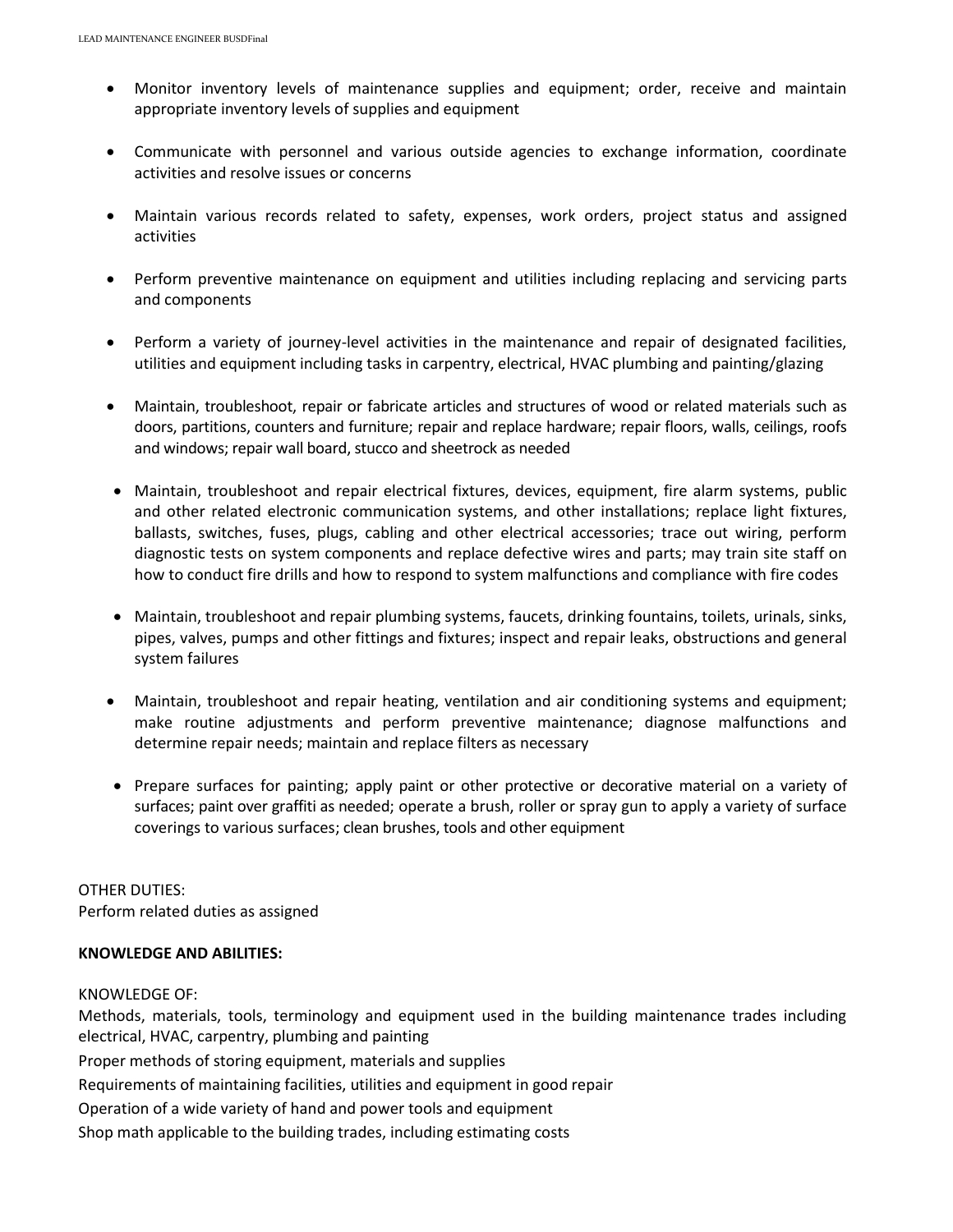Applicable building codes, ordinances, fire regulations and safety precautions Technical aspects of the building maintenance trades Preventive maintenance principles and practices Health and safety regulations and procedures Record-keeping techniques Oral and written communication skills Proper lifting techniques

#### ABILITY TO:

Perform a variety of journey-level activities in the maintenance and repair of facilities, utilities and equipment including tasks in carpentry, electrical, HVAC, plumbing and painting Operate a wide variety of hand and power tools and equipment related to the building trades Receive, prioritize and respond to work orders in a timely and efficient manner Organize and lay out work Work efficiently to meet schedules and deadlines Inspect, diagnose, maintain, repair or replace a variety of parts and equipment Prepare and/or work from sketches, diagrams, blueprints, plans and specifications Work independently with little direction Estimate material and supply needs Observe health and safety regulations Maintain records related to work performed Interpret, apply and explain applicable building codes, ordinances, fire regulations and safety precautions Understand and follow written and oral instructions Communicate effectively both orally and in writing Develop, guide, train and lead assigned personnel Establish and maintain cooperative and effective working relationships with others

Perform heavy physical labor

## **EDUCATION AND EXPERIENCE:**

Any combination equivalent to: graduation from high school supplemented by specialized training in building maintenance or a related field and five (5) years of experience in each of two (2) or more of the building trades

## **LICENSES AND OTHER REQUIREMENTS:**

Valid California driver's license

# **WORKING CONDITIONS:**

ENVIRONMENT: Indoor and outdoor work environment Regular exposure to fumes, dust, dirt, oil/grease Seasonal heat and cold or adverse weather conditions